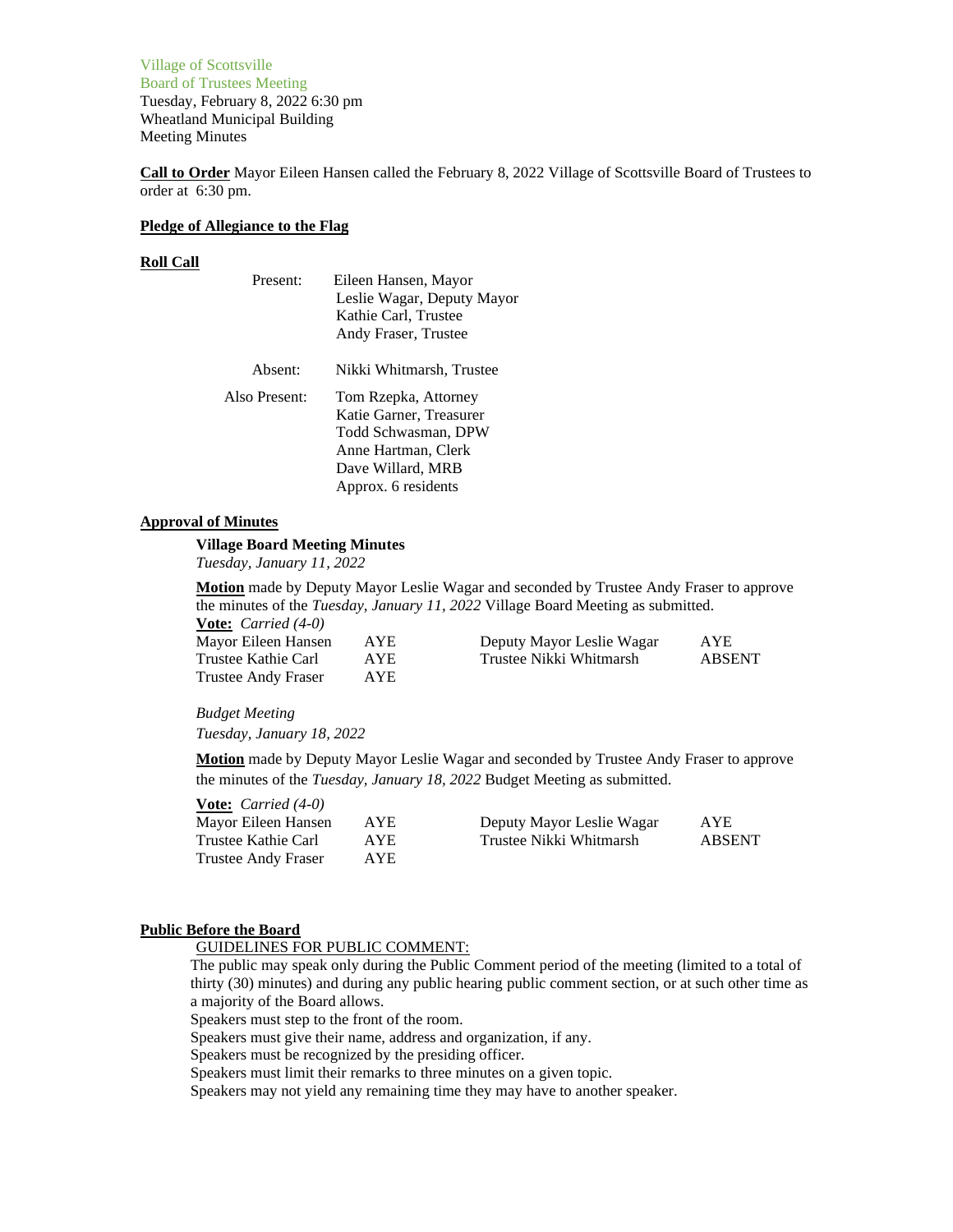Board members may, with the permission of the Mayor, interrupt a speaker during their remarks, but only for the purpose of clarification or information.

All remarks must be addressed to the Board as a body and not to any member thereof.

Speakers must observe the commonly accepted rules of courtesy, decorum, dignity and good taste. Interested parties or their representatives may address the Board by written communications.

PTNY Grant, Kevin Marks – contributors are Village of Scottsville, Town of Wheatland, Chamber of Commerce and Wheatland Historical Association: need a letter of support from each with monetary commitment, asking the Village to contribute \$1,500 for 2 years instead of the agreed upon \$1,000 for 3 years. Improvements include trail connectivity, bike racks, kiosks, wayfarer signage.

Mayor Hansen asked about working with Kristine Uribe, NYS Parks Dept, who has talked about these projects.

Kevin Marks answered that Ms. Uribe is very involved and these projects are not on the immediate plan from the Parks Dept.

Chamber of Commerce will be the lead agency and Kevin Marks the lead project leader.

**Motion** made by Deputy Mayor Leslie Wagar and seconded by Trustee Kathie Carl to authorize the mayor to sign a letter of support with matching contribution to the Trail Town grant. **Vote:** *Carried (4-0)*

| Mayor Eileen Hansen | AYE. | Deputy Mayor Leslie Wagar | AYE           |
|---------------------|------|---------------------------|---------------|
| Trustee Kathie Carl | AYE. | Trustee Nikki Whitmarsh   | <b>ABSENT</b> |
| Trustee Andy Fraser | AYE. |                           |               |

Larry Mobilio, 15 Church St. questioning the extra garbage tote fee for two family house. I feel I am being charged in taxes for a two family and am entitled to two totes.

Mayor Hansen spoke to the assessor, it is one residence with two families, with one tax bill, the fee states one tote per tax bill. The tipping fees have gone up so much that we need to look at it. I don't think we will change.

Mr. Mobilio stated that he is being charged on his taxes more than a single family.

Trustee Fraser said that we understand there are inconsistencies that we need to look into, but we are trying to make this equitable for all the residents.

Kevin Asner, 8, 10, 12, 14, 16 Main St.: 5 parcels with 3 tax bills, concerned with the new fees Mayor Hansen responded that the costs of tipping is forcing us to make changes and make it fair to everybody. We will continue to look into it, I do not see any changes at the moment until we get more information.

Joyce Oberlin, 1 East Genesee St: parking on lawns on Rochester St, it should not be allowed, it is an everyday occurrence

Mayor Hansen stated this has been handed over to the Code Enforcement Officer.

**MRB, Dave Willard** Village obtained \$30,000 with \$6,000 local match, allow Village to hire a contractor to inspect the sewer lines from the 1950's and older. Once this study is done a plan can be devised to seek additional funding to complete the work.

## *Resolution of Authorization and Project Costs for Award Allocations*

**WHEREAS**, the Village of Scottsville submitted and was awarded an Engineering Planning Grant (EPG) under the Consolidated Funding Application (CFA) process on behalf of the Village, for an Inflow & Infiltration Study; and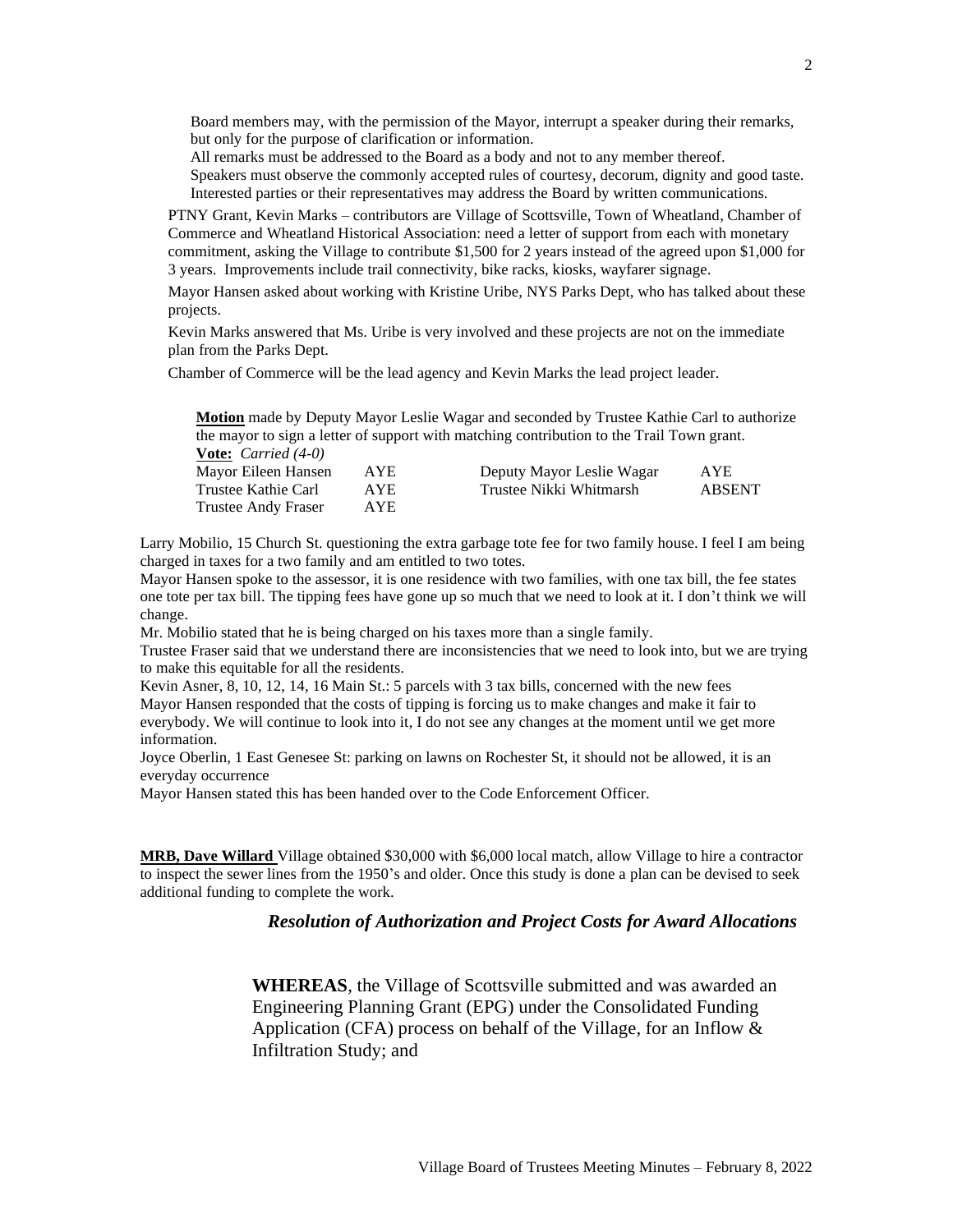**WHEREAS**, the New York State Environmental Facilities Corporation offer a competitive statewide reimbursement grant programs for local governments, administered through the New York Clean Water State Revolving Fund; and

**WHEREAS,** that the Village of Scottsville Board Trustees, accepts the EPG program grant award on behalf of the Village for an Inflow & Infiltration Study; and

# **NOW THEREFORE BE IT:**

**RESOLVED,** that the Village Mayor is authorized to execute a Grant Agreement with the NYS Environmental Facilities Corporation and any and all other contracts, documents and instruments necessary to bring about the project and to fulfill the Village of Scottsville's obligations under the Grant Agreement; and

**BE IT FURTHER RESOLVED, that the Village of Scottsville** authorizes and appropriates a minimum 20% local match as required by the Engineering Planning Grant Program for the Inflow & Infiltration Study. Under the EPG program, this local match must be at least 20% of the EPG grant award of up to \$30,000. The source of the local match, and any amount in excess of the required match, shall be provided through the general fund. The maximum local match shall not exceed \$6,000 based upon a total estimated maximum project cost of \$36,000. The Mayor may increase this local match through the use of in-kind services without further approval from the Village of Scottsville's Board.

|                                     |            | Motion made by Deputy Mayor Leslie Wagar and seconded by Trustee Kathie Carl |               |
|-------------------------------------|------------|------------------------------------------------------------------------------|---------------|
| <b>Vote:</b> <i>Carried</i> $(4-0)$ |            |                                                                              |               |
| Mayor Eileen Hansen                 | <b>AYE</b> | Deputy Mayor Leslie Wagar                                                    | <b>AYE</b>    |
| Trustee Kathie Carl                 | <b>AYE</b> | Trustee Nikki Whitmarsh                                                      | <b>ABSENT</b> |
| Trustee Andy Fraser                 | AYE.       |                                                                              |               |

# *Resolution of SEQR for Award Allocations*

**WHEREAS**, the Village of Scottsville submitted and was awarded an Engineering Planning Grant (EPG) under the Consolidated Funding Application (CFA) process on behalf of the Village, for an Inflow & Infiltration study; and

**WHEREAS**, the New York State Environmental Facilities Corporation offer a competitive statewide reimbursement grant programs for local governments, administered through the New York Clean Water State Revolving Fund; and

**WHEREAS,** Title 6 of the New York Code of Rules and Regulations (6 NYCRR) Section 617.5 under the State Environmental Quality Review Act (SEQR) provides that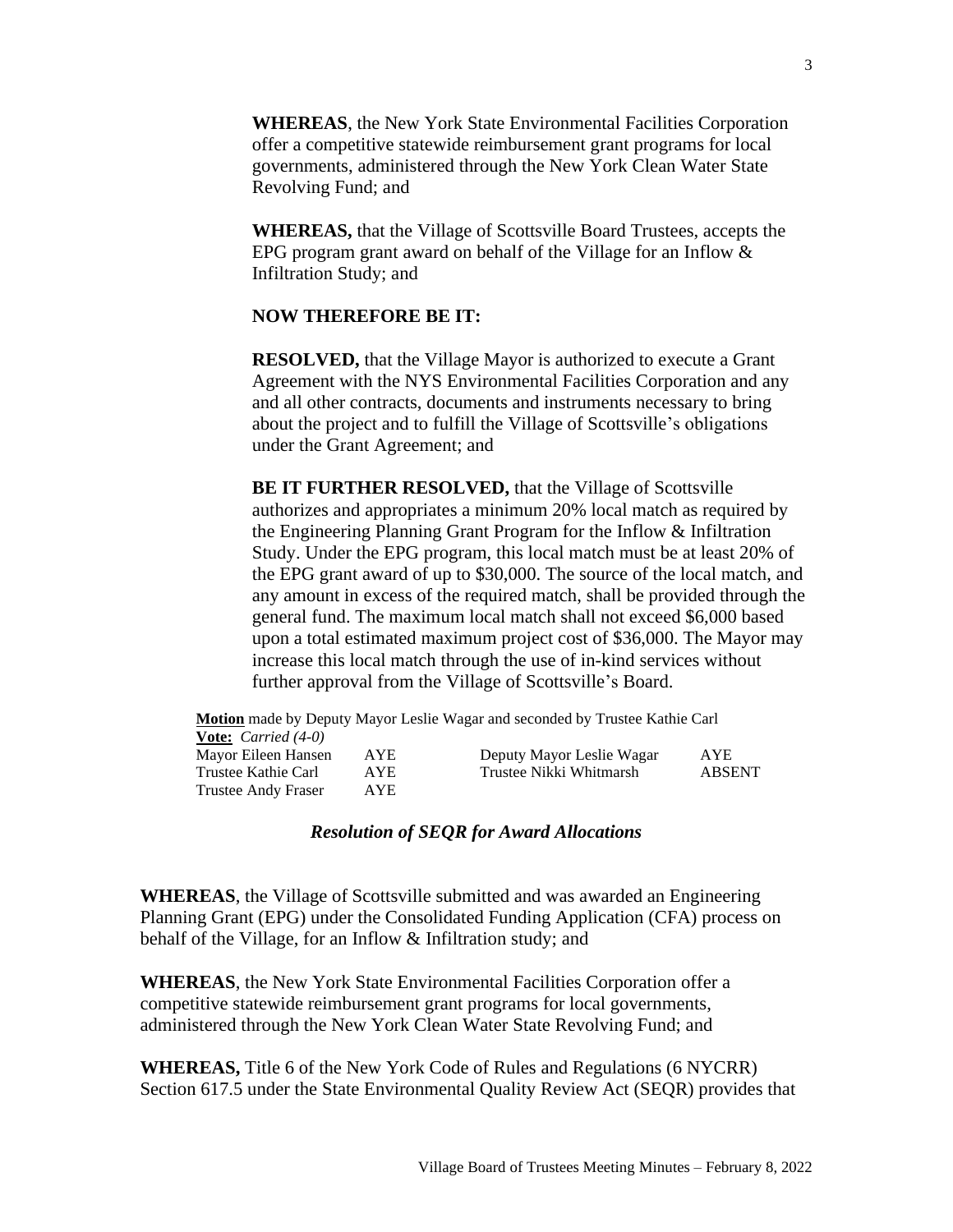certain actions identified in subdivision (c) of that section are not subject to environmental review under the Environmental Conservation Law; and

# **NOW THEREFORE BE IT:**

**RESOLVED,** that the Village of Scottsville hereby determines that the proposed Inflow & Infiltration Study is a Type II action in accordance with 6 NYCRR Section 617.5(c) (24) and (27) which constitute "information collection including basic data collection and research, water quality and pollution studies, traffic counts, engineering studies, surveys, subsurface investigations and soils studies that do not commit the agency to undertake, fund or approve any Type I or Unlisted Action; conducting concurrent environmental, engineering, economic, feasibility and other studies and preliminary planning and budgetary processes necessary to the formulation of a proposal for action, provided those activities do not commit the agency to commence, engage in or approve such action" and is therefore not subject to further review under 6 NYCRR Part 617.

**Motion** made by Deputy Mayor Leslie Wagar and seconded by Trustee Andy Fraser **Vote:** *Carried (4-0)* Mayor Eileen Hansen AYE Deputy Mayor Leslie Wagar AYE Trustee Kathie Carl AYE Trustee Nikki Whitmarsh ABSENT Trustee Andy Fraser AYE

*MRB Agreements for Professional Services*

**Motion** made by Deputy Mayor Leslie Wagar and seconded by Trustee Kathie Carl to authorize the mayor to sign the agreement with MRB for professional services of grant administration of Inflow and Infiltration study engineering grant in an amount not to exceed \$2,500.00.

**Vote:** *Carried (4-0)*

**Vote:** *Carried (4-0)*

| Mayor Eileen Hansen | <b>AYE</b> | Deputy Mayor Leslie Wagar | AYE           |
|---------------------|------------|---------------------------|---------------|
| Trustee Kathie Carl | AYE.       | Trustee Nikki Whitmarsh   | <b>ABSENT</b> |
| Trustee Andy Fraser | AYE.       |                           |               |

**Motion** made by Deputy Mayor Leslie Wagar and seconded by Trustee Andy Fraser to authorize the mayor to sign the agreement with MRB for professional services for sanitary sewer study and preliminary engineering report grant in an amount not to exceed \$6,000.00.

| $\frac{1}{2}$ $\frac{1}{2}$ $\frac{1}{2}$ $\frac{1}{2}$ $\frac{1}{2}$ $\frac{1}{2}$ $\frac{1}{2}$ $\frac{1}{2}$ $\frac{1}{2}$ $\frac{1}{2}$ $\frac{1}{2}$ $\frac{1}{2}$ $\frac{1}{2}$ $\frac{1}{2}$ $\frac{1}{2}$ $\frac{1}{2}$ $\frac{1}{2}$ $\frac{1}{2}$ $\frac{1}{2}$ $\frac{1}{2}$ $\frac{1}{2}$ $\frac{1}{2}$ |      |                           |               |
|---------------------------------------------------------------------------------------------------------------------------------------------------------------------------------------------------------------------------------------------------------------------------------------------------------------------|------|---------------------------|---------------|
| Mayor Eileen Hansen                                                                                                                                                                                                                                                                                                 | AYE  | Deputy Mayor Leslie Wagar | AYE           |
| Trustee Kathie Carl                                                                                                                                                                                                                                                                                                 | AYE. | Trustee Nikki Whitmarsh   | <b>ABSENT</b> |
| <b>Trustee Andy Fraser</b>                                                                                                                                                                                                                                                                                          | AYE. |                           |               |

#### **Public Hearing**

*Mayor Hansen opened the public hearing by reading the notice from the Sentinel at 7:03pm.*

# **Village of Scottsville NOTICE OF PUBLIC HEARING**

**PLEASE TAKE NOTICE** that the Scottsville Village Board will be holding a Public Hearing at the Wheatland Municipal Building, 22 Main Street, Scottsville, New York 14546 on February 8, 2022 at 7:00 pm to consider Local Law 2-2022 amending Chapter 150 of the code of the Village of Scottsville by adding Article VI granting a tax exemption for volunteer firefighters.

All interested persons will be given an opportunity to speak for or against the above proposed legislation at the time and location set herein. Comments may also be sent via email t[o villageclerk@scottsvilleny.org.](mailto:villageclerk@scottsvilleny.org)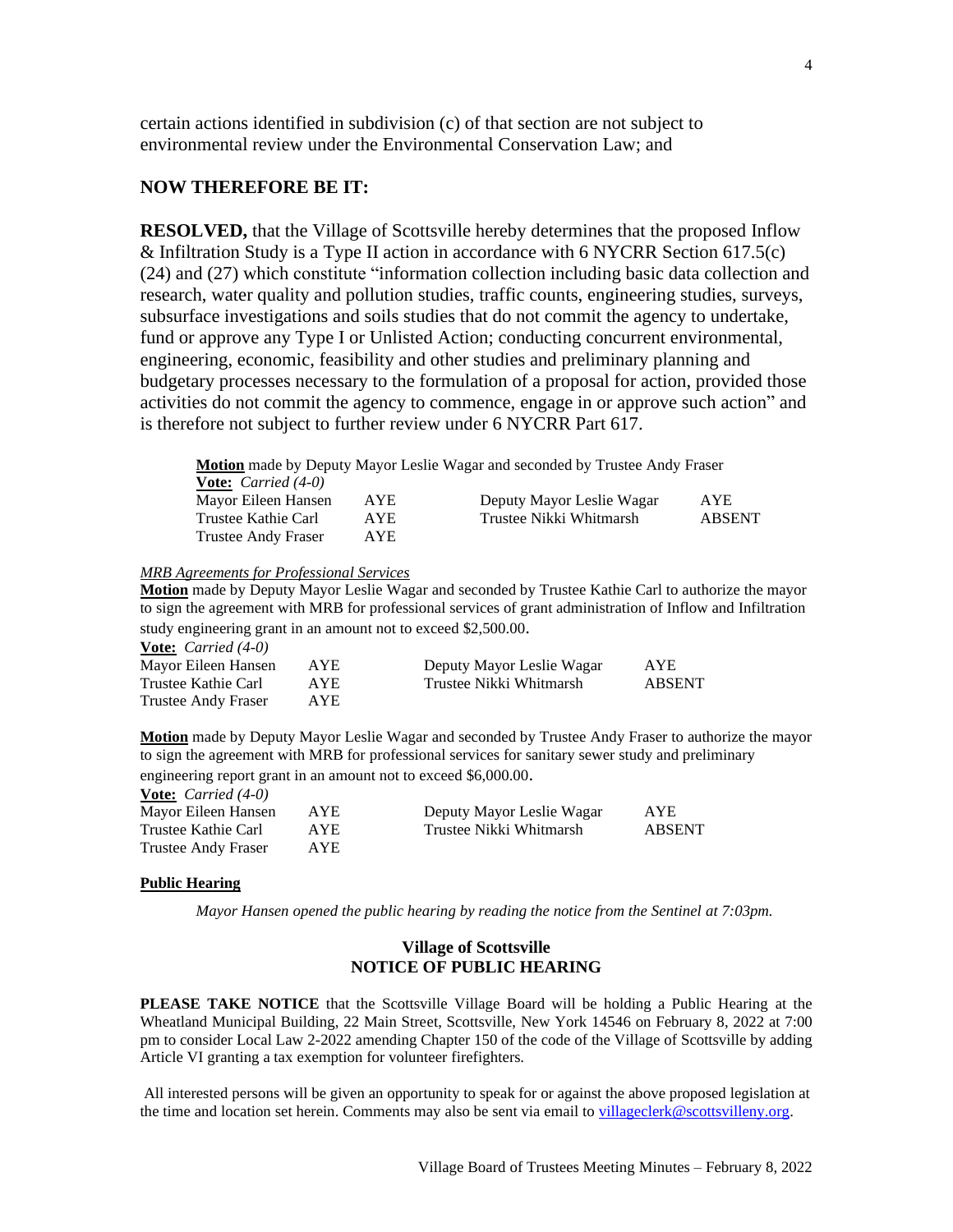*Public Comment opened at 7:13pm.* Public Comment: No Public

*Public Comment closed and Board Comment opened at 7:14pm.* Board Comment:

Trustee Fraser is against it, do see the benefit of retention and volunteer is cheaper than paid, however has issue with the inconsistency with the tax code.

*Public Hearing closed at 7:15 pm.*

**Motion** made by Deputy Mayor Leslie Wagar and seconded by Trustee Kathie Carl to adopt Local Law 2-2022 amending Chapter 150 of the code of the Village of Scottsville by adding Article VI granting a tax exemption for volunteer firefighters.

**Vote:** *Carried (3-0)*

| Mayor Eileen Hansen | AYE.       | Deputy Mayor Leslie Wagar | <b>AYE</b> |
|---------------------|------------|---------------------------|------------|
| Trustee Kathie Carl | <b>AYE</b> | Trustee Nikki Whitmarsh   | ABSENT     |
| Trustee Andy Fraser | NAY        |                           |            |

#### **Reports - Attorney Thomas Rzepka**

Fire District has applied for bonding for the Fire Hall to get it off our books

#### **Department Reports**

## **Building Inspector/Code Enforcement Officer**

### *Building Dept:*

Coopervision warehouse expansion has been working with myself and the Planning Board and is moving forward with their plans to expand the existing warehouse. SEQR forms are being filed with the state, all requirements have been met up to this time. Actual building plans will be coming soon with an anticipated start date.

Fire Building: Rebuild is coming along. Working with Hamilton Stern Construction on required inspections. Framing, insulation and rough plumbing have all been completed at this time.

Facelift and rehab of all the Brairwood Apts has begun, look for more work to start once spring hits.

Five new building permits have been issued, along with closed out 10 open permits in the month of Jan.

Vacant home on 31 East Cavalier has been sold and is working on fixing the place up.

Scottsville FD looking into subdividing some of the land, more info to follow once I hear more.

#### *Code Enforcement:*

Working with Heany industries on the noise complaints from residents on briarwood. DEC has been notified about the different smells or new smells coming from the production. I have a full inspection set up for this month to resolve some of these issues.

Parked car located on the Road on Briarwood has been removed with the help of the MCSO.

Working with the lawyer and MCSO on the illegal overnight stays located in a business on Main Street. This has been an ongoing issue for years. Trying to put an end to this and all the neighbor complaints.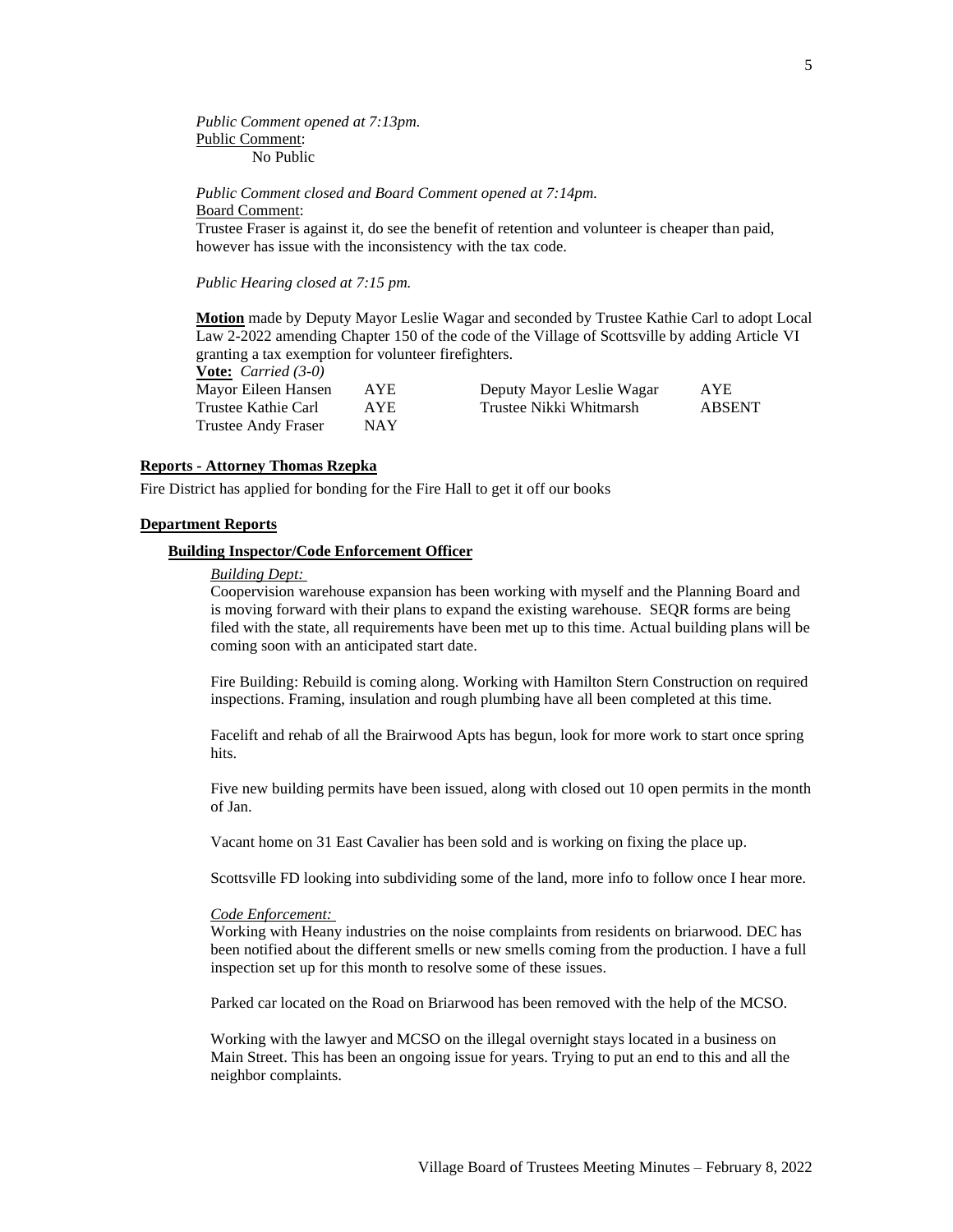### *Fire Marshal:*

Two FD call outs this month, small fire at the repair shop at North Rd and Rochester Street. Small fire in the basement of a home due to a burned-out water tank. NO major property damages to either.

Any questions or concerns feel free to reach out.

## *SEQRA*

**Motion:** made by Deputy Mayor Leslie Wagar and seconded by Trustee Kathie Carl to send a letter to the NYS Department of Environmental Conservation Division of Environmental Permits declaring the Village of Scottsville intent to serve as lead agency for the CooperVision warehouse expansion with regards to SEQRA.

| <b>Vote:</b> <i>Carried</i> $(4-0)$ |      |                           |               |
|-------------------------------------|------|---------------------------|---------------|
| Mayor Eileen Hansen                 | AYE. | Deputy Mayor Leslie Wagar | <b>AYE</b>    |
| Trustee Kathie Carl                 | AYE. | Trustee Nikki Whitmarsh   | <b>ABSENT</b> |
| Trustee Andy Fraser                 | AYE. |                           |               |

## **DPW – Ken Bohn & Todd Schwasman**

Solar panels working, been checking them every week, there are a couple broken panels to replace, should we buy extra panels because they are obsolete? Board agrees that panels should not be stored, purchase as needed. Solar Liberty does not offer surveillance or maintenance any longer.

Exterior lighting for Johnson Park and the DPW garage need replacing. A quote to replace all the lights with LED

#### **Treasurer – Katie Garner**

#### *Pay Bills:*

**Motion** made by Deputy Mayor Leslie Wagar and seconded by Trustee Kathie Carl to approve payables on the AP Check Register Report through February 8, 2022 and prepaid bills with General Payables totaling *\$* .

| <b>Vote:</b> <i>Carried</i> $(4-0)$ |            |                           |            |
|-------------------------------------|------------|---------------------------|------------|
| Mayor Eileen Hansen                 | <b>AYE</b> | Deputy Mayor Leslie Wagar | <b>AYE</b> |
| Trustee Kathie Carl                 | AYE.       | Trustee Nikki Whitmarsh   | ABSENT     |
| Trustee Andy Fraser                 | AYE.       |                           |            |

**Updates**: Working on the sewer unit charges to give the bill to the Town, budget has been sent out to everyone

### Budget Public Hearing:

**Motion** made by Deputy Mayor Leslie Wagar and seconded by Trustee Kathie Carl to set a public hearing at the Wheatland Municipal Building, 22 Main St, Scottsville, NY 14546 on March 8, 2022 at 7:00 pm to adopt the 2022-2023 Budget.

| <b>Vote:</b> <i>Carried</i> $(4-0)$ |            |                           |               |
|-------------------------------------|------------|---------------------------|---------------|
| Mayor Eileen Hansen                 | <b>AYE</b> | Deputy Mayor Leslie Wagar | AYE.          |
| Trustee Kathie Carl                 | AYE.       | Trustee Nikki Whitmarsh   | <b>ABSENT</b> |
| <b>Trustee Andy Fraser</b>          | AYE.       |                           |               |

*IT quotes* very expensive for a small municipality, we need to determine what our needs are, the insurance meeting would be a good time to discuss the requirements.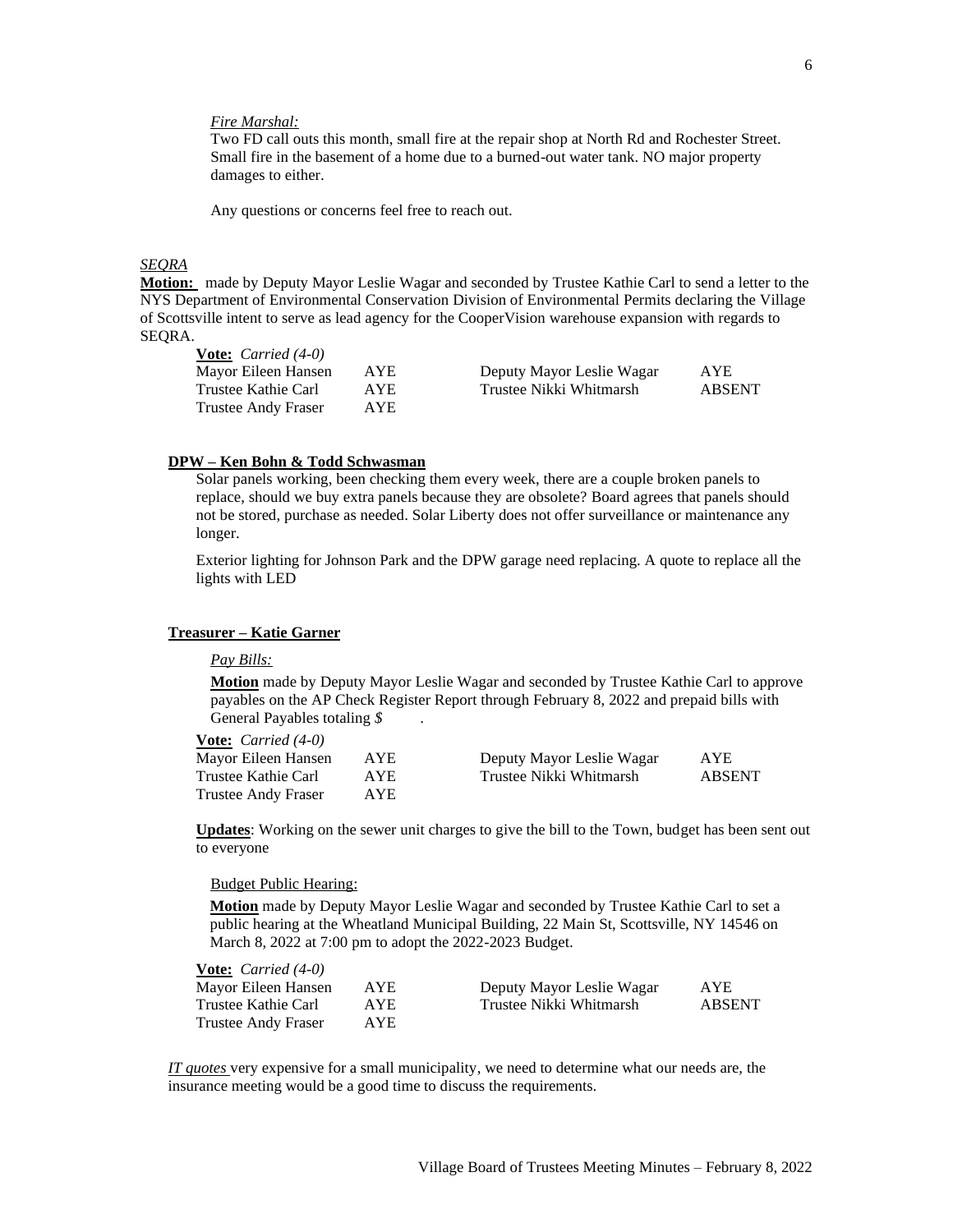## **Clerk – Anne Hartman**

*Going to the DMV for fire truck titles* we have the certificate of origin to get the title then the fire truck can take over that truck

## **Trustee Reports:**

Deputy Mayor Leslie Wagar – Communications No report

Trustee Andy Fraser – Grants

Will look into federal grants, but that comes with a lot of strings attached and nonrefundable application fees

Trustee Nikki Whitmarsh – Planning Board/Zoning Board of Appeals Absent

Trustee Kathie Carl - Finance

When the Fire District gets a BOND will we have the interest payments? Treasurer stated the Village should not have to the interest payments if the FD takes over the debt.

Trustee Carl agrees Attorney Rzepka responded it is written in the agreement that the FD would not incur additional interest payments

### **Mayor's Reports - Eileen Hansen**

NYCOM Winter Session coming up

Email from Congressman Joe Morelle about infrastructure grants coming available soon ARPA funds keep in mind things to use it on: park improvements, laptops for office staff, speed monitors

## **Old Business**

Resolution to put Local Law 8-2021Cannabis Dispensaries to a vote

**Motion** made by Trustee Kathie Carl and seconded by Trustee Andy Fraser to forgo the petition process of Local Law 8-2021 pursuant to Cannabis Law 131 opting out of licensing and establishing retail cannabis dispensaries within the Village of Scottsville and place it on the ballot of the March 15, 2022 Village election to read "Shall the Village of Scottsville allow retail sales of cannabis within its boundaries". **Vote:** *Carried (3-1)*

| $\frac{1}{2}$ $\frac{1}{2}$ $\frac{1}{2}$ $\frac{1}{2}$ $\frac{1}{2}$ |            |                           |               |
|-----------------------------------------------------------------------|------------|---------------------------|---------------|
| Mayor Eileen Hansen                                                   | <b>AYE</b> | Deputy Mayor Leslie Wagar | <b>NAY</b>    |
| Trustee Kathie Carl                                                   | AYE.       | Trustee Nikki Whitmarsh   | <b>ABSENT</b> |
| Trustee Andy Fraser                                                   | <b>AYE</b> |                           |               |
| inoss                                                                 |            |                           |               |

#### **New Business**

*Whereas*, in 1872, J. Sterling Morton proposed to the Nebraska Board of Agriculture that a special day be set aside for the planting of trees, and

*Whereas*, this holiday, called Arbor Day, was first observed with the planting of more than a million trees in Nebraska, and

*Whereas*, Arbor Day is now observed throughout the nation and the world, and